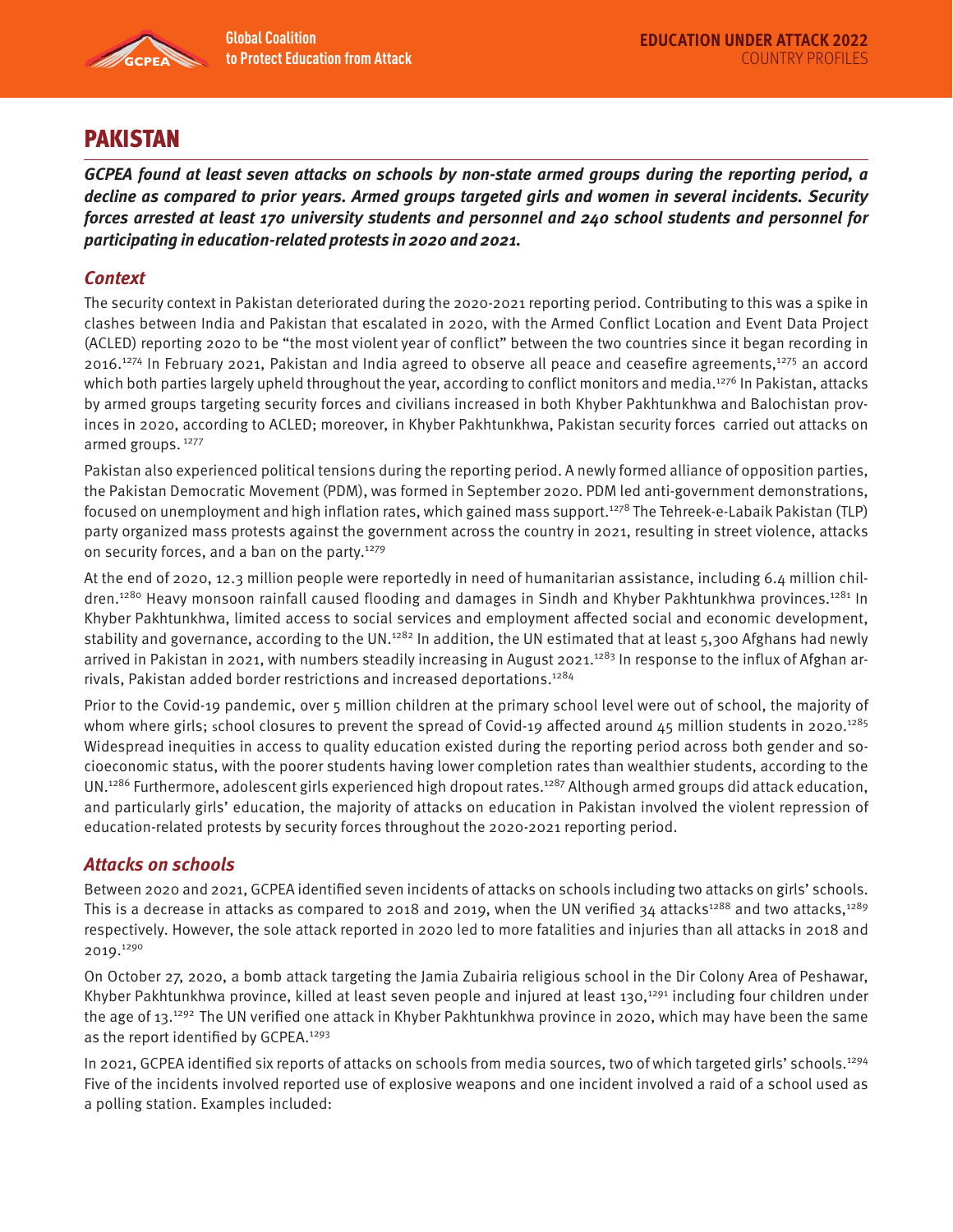

- On July 12, 2021, unidentified armed men reportedly threw a grenade at a girls' school in Mir Ali, Khyber Pakhtunkhwa province, while examinations were in progress. No injuries or fatalities were reported.<sup>1295</sup>
- On July 27, 2021, unidentified armed men allegedly threw a grenade into a school for Afghan children in Peshawar, Khyber Pakhtunkhwa province. The school was empty at the time.<sup>1296</sup>
- On September 22, 2021, armed assailants reportedly targeted a girls' school that was undergoing construction in Tank district in Khyber Pakhtunkhwa governorate. The explosion reportedly destroyed parts of the school building. No casualties occurred.<sup>1297</sup>
- On November 17, 2021, a bomb reportedly detonated at a government girls' school in Kohlu district in Balochistan governorate. According to local media, the school was damaged, however no fatalities occurred.<sup>1298</sup>
- On December 10, 2021, a mortar shell reportedly struck a school in North Waziristan district in Khyber Pakhtunkhwa governorate. The attack injured two children.<sup>1299</sup>

## **Attacks on school students, teachers, and personnel**

During the 2020-2021 reporting period, GCPEA identified 11 reported attacks on school students, teachers, and personnel, in which over 250 students or educators were arrested. This is a similar rate as compared to the prior reporting period, when GCPEA collected 11 incidents in 2019, and two in 2018.<sup>1300</sup> As in the previous reporting period, many attacks involved police arresting or using excessive force against students or teachers involved in education-related protests.

In 2020, GCPEA identified two reported attacks on students, teachers, and personnel. These were:

- On July 15, 2020, as many as 120 teachers and owners of schools working under the Punjab Education Foundation (PEF) were reportedly arrested for protesting the government's non-payment of funds, outside the Punjab Assembly on the Mall in Lahore city, Punjab province.<sup>1301</sup>
- Pakistani media outlet Dawn reported that, on December 19, 2020, seven teachers were injured and  $44$  were arrested when police used baton charges and tear gas to control contract teachers demonstrating outside the Prime Minister's residence in Banigala in Islamabad city Federal Capital Territory, after teachers pelted police with stones, according to ACLED.<sup>1302</sup>

In 2021, GCPEA identified nine reports of attacks on school students, teachers, and personnel, including three attacks by a non-state armed group and six attacks by state security forces.<sup>1303</sup> For example:

- On January 6, 2021, police reportedly charged and fired tear gas on teachers, and arrested 20 teachers, when they staged a demonstration to demand that authorities honor a prior agreement to increase their salaries, in Muzaffarabad city, Pakistan-administered Kashmir. Teachers allegedly responded by pelting stones, according to local media.<sup>1304</sup>
- On January 13, 2021, police reportedly charged hundreds of teachers protesting in Muzaffarabad city, Pakistanadministered Kashmir, against the government for not receiving regular salary payments.1305
- Pakistani local media outlets reported that, on March 22, 2021, around 950 teachers staged a protest near the Chief Minister House in Karachi, Sindh province, demanding regularization of their jobs; a number were reportedly baton charged and detained by the police outside the Sindh Assembly.<sup>1306</sup>

In 2021, GCPEA identified three incidents that involved an attack by a non-state armed group.

- On June 20, 2021, unidentified armed gunmen reportedly shot a school vehicle transporting eleven female teachers in Mastung district in Balochistan governorate. The attack injured at least four teachers, according to media sources.<sup>1307</sup>
- On July 27, 2021, in Peshawar district in Khyber Pakhtunkhwa governorate, an unidentified group allegedly threw a grenade at a school for Afghan children. No students or teachers were at the school at the time of the attack and the school did not sustain damaged.<sup>1308</sup>
- On December 30, 2021, a bomb reportedly exploded outside of the Government Science College in Quetta City,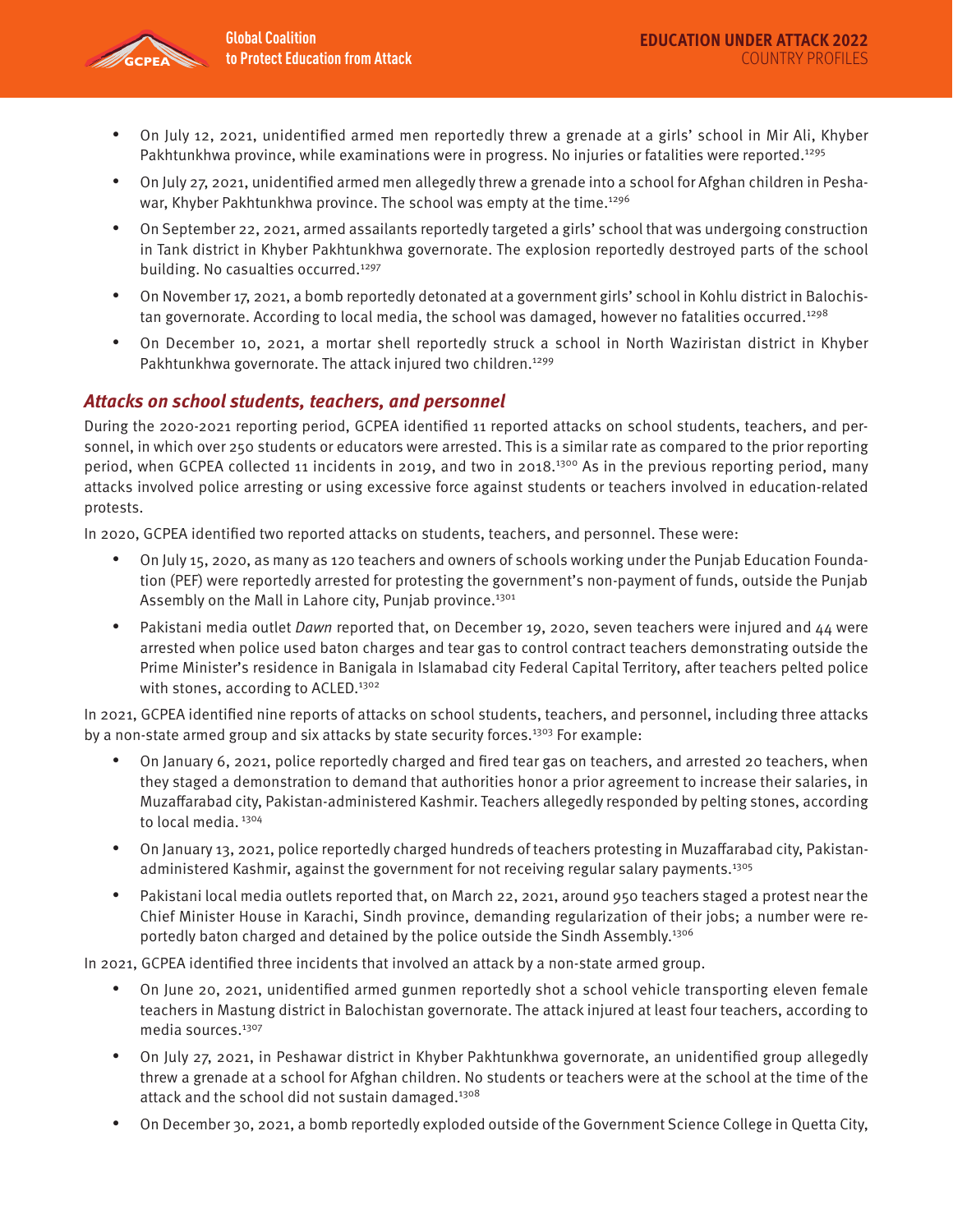

Balochistan governorate. The attack allegedly killed at least four people and injured at least fifteen. In addition, the attack damaged several buildings.<sup>1309</sup>

## **Attacks on higher education**

During 2020 and 2021,1310 GCPEA identified at least 18 attacks on higher education, in which four female vocational trainers were killed and over 140 students and personnel were reportedly arrested. This was a slight increase compared to 2019 and 2018, when at least seven and two incidents occurred, respectively.<sup>1311</sup>

In 2020, GCPEA collected five reports of attacks on higher education facilities, students, and staff.1312 All were incidents of protest repression against staff and students. For example:

- Pakistani media Daily Times (Pakistan) reported that on February 12, 2020, dozens of protesters were detained by police after unarmed students, employees from the Bolan University of Medical and Health Sciences and the All-Pakistan Clerks Association demonstrated. They were baton charged by the police at GPO Chowk in Quetta city, Balochistan province. The protesters were calling for a decrease in the varsity's fees and the expulsion of the vice chancellor.<sup>1313</sup>
- Scholars at Risk reported that, on June 24, 2020, police beat and arrested dozens of students in the Balochistan province during nonviolent protests across several universities in which the students demanded internet to participate in online classes. According to local media sources, police arrested at least 80 students. 1314
- Local media sources The Express Tribune and Dawn Pakistan reported that, on September 11, 2020, police allegedly beat and arrested contractual employees of Allama Iqbal Open University (AIOU) whose contracts had been terminated and who were holding a peaceful demonstration in Islamabad, Federal Capital Territory.<sup>1315</sup>

In 2021, GCPEA collected 13 reported incidents of attacks on higher education, 10 of were incidents of protest repression, sometimes in the context of education policies related to Covid-19. The remaining two reports involved attacks by armed groups on female educators and on a university.1316 At least 85 students were arrested and another 25 were arrested during attacks on higher education in 2021. For example:

- Scholars at Risk reported that, on January 6, 2021, during a protest, outside the Pakistan Medical Commission (PMC), police used batons and water cannons against medical school students and recent graduates. The protesters called for the Commission to undo its decision to not recognize medical school diplomas issued by 21 universities in Kyrgyzstan and Uzbekistan. The protesters claimed that the universities that the PMC blacklisted were acknowledged by the World Health Organization (WHO).<sup>1317</sup>
- Scholars at Risk reported that, on January 26, 2021, at University of Central Punjab in Lahore, police batoncharged student protesters and arrested at least 36 students. Protesters were demanding online exams rather than on-campus exams amid the coronavirus pandemic. Police reported that the demonstrators set fire to the campus gate and pelted stones at security guards.<sup>1318</sup>
- On July 1, 2021, Scholars at Risk reported that police forcibly detained protesting students. Students demanded that institutions cancel in-person examinations due to Covid-19.1319
- On July 7, 2021, Scholars at Risk reported that police targeted student protesters with tear gas and batons at Islamia College Peshawar in Peshawar district in Khyber Pakhtunkhwa governorate.<sup>1320</sup>

Also in 2021, GCPEA identified two reports of attacks by armed groups, one that involved the killing of female educators and the other that involved an explosive weapons attack near a university:

- On February 22, 2021, four female vocational trainers of Bravo College Bannu were travelling to North Waziristan, in Khyber Pakhtunkhwa province's Newly Merged Districts (KPMD) when they were attacked and killed in a village near Mirali. Unidentified assailants allegedly fired at their vehicle. Their driver was reportedly injured in the attack. $1321$
- On October 18, 2021, a bomb reportedly exploded near a police bus located outside a university in Quetta City in Balochistan governorate, according to media sources. The explosion allegedly killed a police personnel and injured 13 policemen and  $4$  civilians.<sup>1322</sup>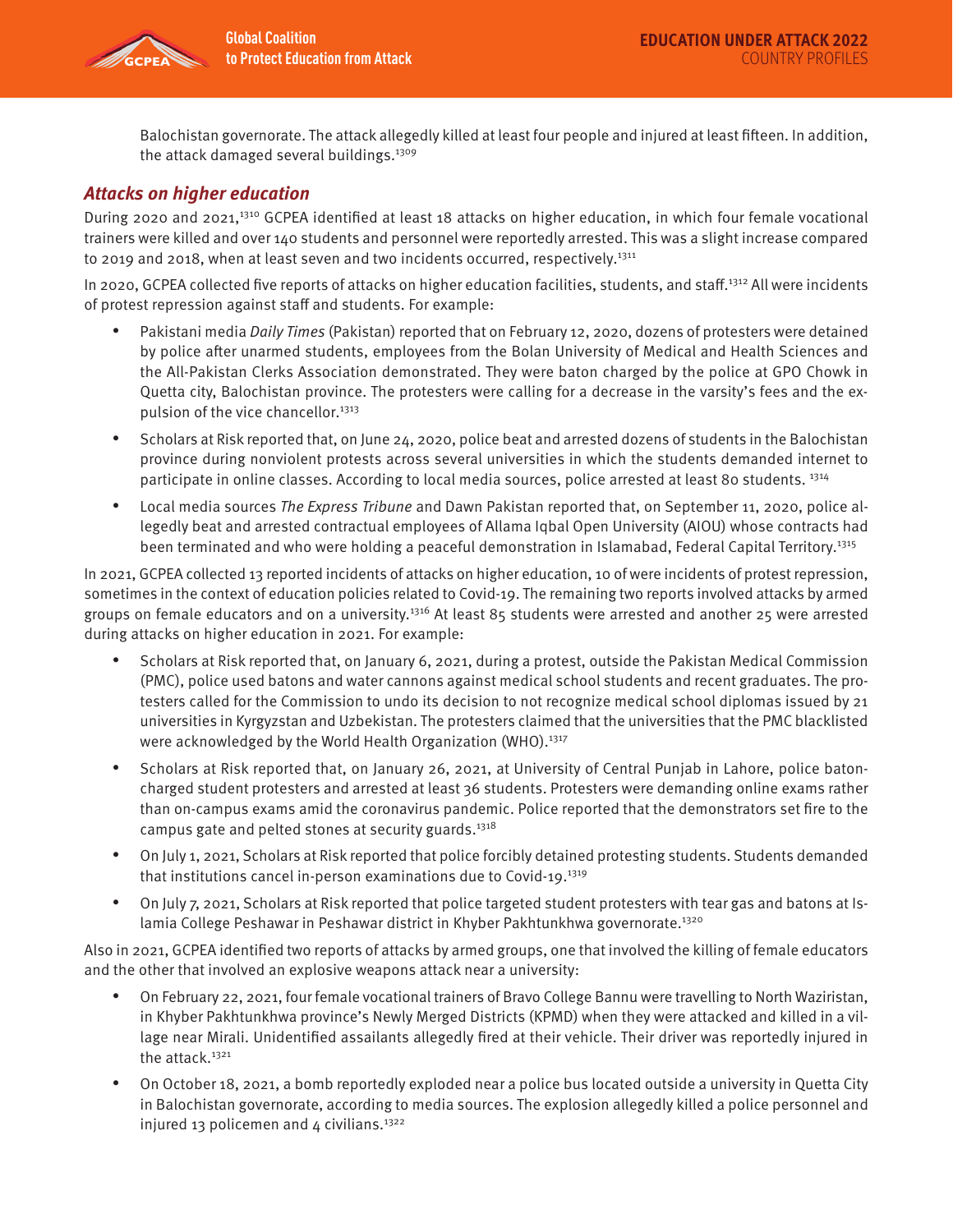

<sup>1274</sup> ACLED, "Ten conflicts to worry about in 2021," February 2, 2021.

<sup>1275</sup> Ayaz Gul, "Pakistan, India Agree to Immediate Ceasefire, Restoring 2003 Truce", Voa News, February 25, 2021. Asad Hashim and Rifat Fareed, "India, Pakistan agree to stop cross-border firing in Kashmir", Aljazeera, February 25, 2021.

<sup>1276</sup> Naseer Ganai, "Jammu And Kashmir: Peace Returns To The LoC, No Ceasefire Violations Since Feb 25," Outlook India, December 27, 2021. Dinakar Peri, News Analysis| Ceasefire between India and Pakistan expected to hold," The Hindu, September 21, 2021.

1277 ACLED, "TEN CONFLICTS TO WORRY ABOUT IN 2021," February 2, 2021.

1278 ACLED, "TEN CONFLICTS TO WORRY ABOUT IN 2021," February 2, 2021. ACLED, "ACLED 2020: The Year in Review," March 22, 2021, pp. 23-24. Ayesha Tanzeem, "Thousands Gather in Pakistan, Seeking End to Imran Khan's Government," Voice of America, December 14, 2020.

<sup>1279</sup> "Clashes in Pakistan after TLP takes several police hostage", Aljazeera, April 18, 2021. Asad Hashim, "Protests continue across Pakistan over arrest of TLP leader", Aljazeera, April 13, 2021.

1280 UNICEF, "Pakistan: End-year 2020 Situation Report (Non-COVID-19 Response) - Reporting Period: 1st January to 31st December 2020," February 9, 2021, pp. 1, 3.

1281 UNICEF, "UNICEF Pakistan Annual Report 2020," April 28, 2021.

1282 UNICEF, "Pakistan: End-year 2020 Situation Report (Non-COVID-19 Response) - Reporting Period: 1st January to 31st December 2020," February 9, 2021, pp. 1, 3.

1283 UNHCR, "Flash External Update: Afghanistan Situation #4," UNHCR, September 1, 2021, p. 1.

1284 Betsy Joles, "Afghan Refugees Get Cold Welcome in Pakistan", Foreign Policy, November 22, 2021. Indrika Ratwatte "News Comment: UNHCR: Afghans struggle to seek safety as borders remain shut to most," UNHCR press statement, December 1, 2021.

1285 Human Rights Watch, World Report 2021: Events of 2020, Pakistan chapter.

1286 UNICEF, "UNICEF Pakistan Annual Report 2020," April 28, 2021.

1287 UNICEF, "UNICEF Pakistan Annual Report 2020," April 28, 2021.

1288 GCPEA, Education under Attack 2020, Pakistan chapter.

<sup>1289</sup> UN General Assembly and Security Council, "Children and armed conflict: Report of the Secretary-General," A/74/845-S/2020/525, June 9, 2020, para 218.

<sup>1290</sup> GCPEA, Education under Attack 2020; "Pakistan: Schools 'must never be targeted', UNICEF says after deadly blast," UN News, October 27, 2020.

1291 "Pakistan: Schools 'must never be targeted', UNICEF says after deadly blast," UN News, October 27, 2020.

<sup>1292</sup> BBC, "Peshawar bombing: At least seven dead in Pakistan school attack," BBC News, October 27, 2020.

1293 UN Security Council, "Children and armed conflict: Report of the Secretary-General," A/75/873-S/2021/437, May 6, 2021, para. 262.

1294 A full list of references can be found on GCPEA's website, https://protectingeducation.org/wp-content/uploads/eua\_2022\_references.pdf

1295 News International (Pakistan), as cited in ACLED, Event ID PAK68376. News International, "Grenade thrown at N Waziristan girls' school during class 12 examination," News International, July 12, 2021.

1296 Dawn, as cited in ACLED, Event ID PAK68678. Dawn, "Grenade hurled at Afghan school in Peshawar," Dawn, July 28, 2021.

<sup>1297</sup> Asian News International, as cited ACLED, Event ID PAK69847. PTI, "Blast at under-construction girls' school in northwest Pakistan", The New Indian Express, September 22, 2021.

<sup>1298</sup> Pakistan Observer, as cited in ACLED, Event ID PAK71108. "Bomb blast damages school building", Pakistan Observer, November 18, 2021. <sup>1299</sup> Express Tribune (Pakistan), as cited in ACLED, Event ID PAK71696. "North Waziristan clashes leave two dead", Express Tribune (Pakistan), December 12, 2021.

1300 GCPEA, Education under Attack 2020, Pakistan chapter.

<sup>1301</sup> Dawn, as cited in ACLED, Event ID PAK59116. "Non-payment of dues: Police manhandle, arrest protesting PEF school owners, teachers," Dawn (Pakistan), July 19, 2020, https://www.dawn.com/news/1569821. "120 protesting PEF school owners, teachers held", Dawn (Pakistasn), July 16, 2021.

<sup>1302</sup> New International (Pakistan), as cited in ACLED, Event ID PAK63958. Munawer Azeem, "Tear gas fired on teachers going to PM's house," Dawn, December 20, 2020. Haseeb Hanif, "Teachers protest in Bani Gala," The Express Tribune, December 20, 2020. Shakeel Anjum, "Teachers protest outside Bani Gala", News International (Pakistan), December 20, 2020.

1303 A full list of references can be found on GCPEA's website, https://protectingeducation.org/wp-content/uploads/eua\_2022\_references.pdf 1304 Asian News, as cited in ACLED, Event ID PAK64288. Tariq Naqash, "Batons, tear gas used to disperse teachers' procession in AJK," Dawn, January 7, 2021.

<sup>1305</sup> Asian News, as cited in ACLED, Event ID PAK64435. "PoK teachers take to streets demanding salary hike," ANI, January 13, 2021.

<sup>1306</sup> Dawn, as cited in ACLED, Event ID PAK65948. "20 held as police stop head teachers from marching on CM House," Dawn, March 23, 2021.

<sup>1307</sup> South Asia Terrorism Portal; Asian News International, as cited in ACLED, Event ID PAK67906. "School van fired upon in Mastung, four female teachers injured", Daily Times Pakistan, June 20, 2021. Abdul Wahid Shahwani, "Four women teachers injured in firing", Dawn, June 20, 2021.

<sup>1308</sup> Dawn (Pakistan), as cited in ACLED, Event ID PAK68678. "Grenade hurled at Afghan school in Peshawar", Dawn, July 28, 2021.

<sup>1309</sup> News International (Pakistan), as cited in ACLED, Event ID PAK72089. Xinhua, "4 killed, 15 injured in blast in Pakistan's Quetta", China Daily,